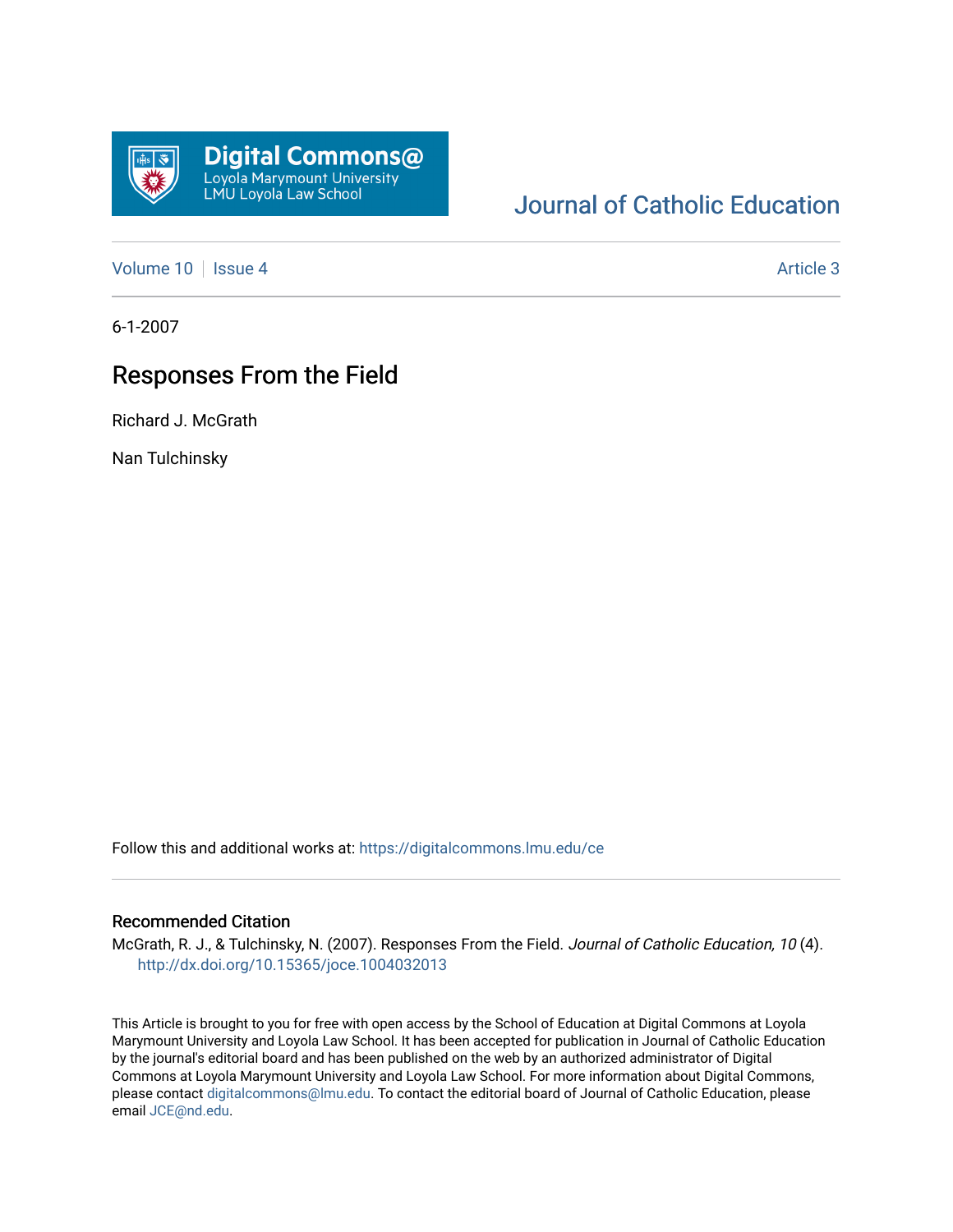### **RESPONSES FROM THE FIELD**

*In an effort to encourage dialogue and reflection on matters of common concern and interest, we invite responses on selected articles from other educators, who engage the text critically and offer some reflections about its utility and validity.*

#### RICHARD J. MCGRATH, O.S.A.

*President, Providence Catholic High School, New Lenox, IL*

Uur principal heads the group of Catholic school leaders who fought the multiplier in Illinois by suing the Illinois High School Association (IHSA). The multiplier was set at 1.65 by the Legislative Commission of the Association. We fought the multiplier in court in Cook County, Illinois. The arbitrated consent agreement mandated that the multiplier go to the full membership for a vote. The multiplier passed overwhelmingly and was imposed for the school year 2006-2007.

A handful of private schools in Illinois have been very successful in particular sports; several in football, some in volleyball, and others in basketball and wrestling. These successes, which embrace many different Catholic high schools, are the areas where the greatest resentment over Catholic school athletic success is found. The reasons for these bad feelings among public school officials may arguably be reduced to a few comments.

The success enjoyed in athletics by the under-funded private schools is an embarrassment to the public school establishment. The newspapers and the public compare the athletic success achieved by Catholic schools to the lesser success of public schools which are well funded in many districts and have the finest facilities. The lack of athletic success in public schools encourages the public to ask why its tax money does not produce more successful teams. In our area public schools claim they are providing a superb education, first-rate opportunities, superior teachers and coaches, and yet do not achieve the athletic success seen at local Catholic schools. Some public school leaders in the area are knowledgeable about how Catholic schools work, or have in fact, sent their own children to Catholic schools. They recognize that Catholic school programs often work smarter, have more dedicated staff, have stronger discipline and higher expectations than public schools. Many public school advocates sincerely believe that the reason for Catholic school success is because we do not have boundaries and accept students from outside of the public school district.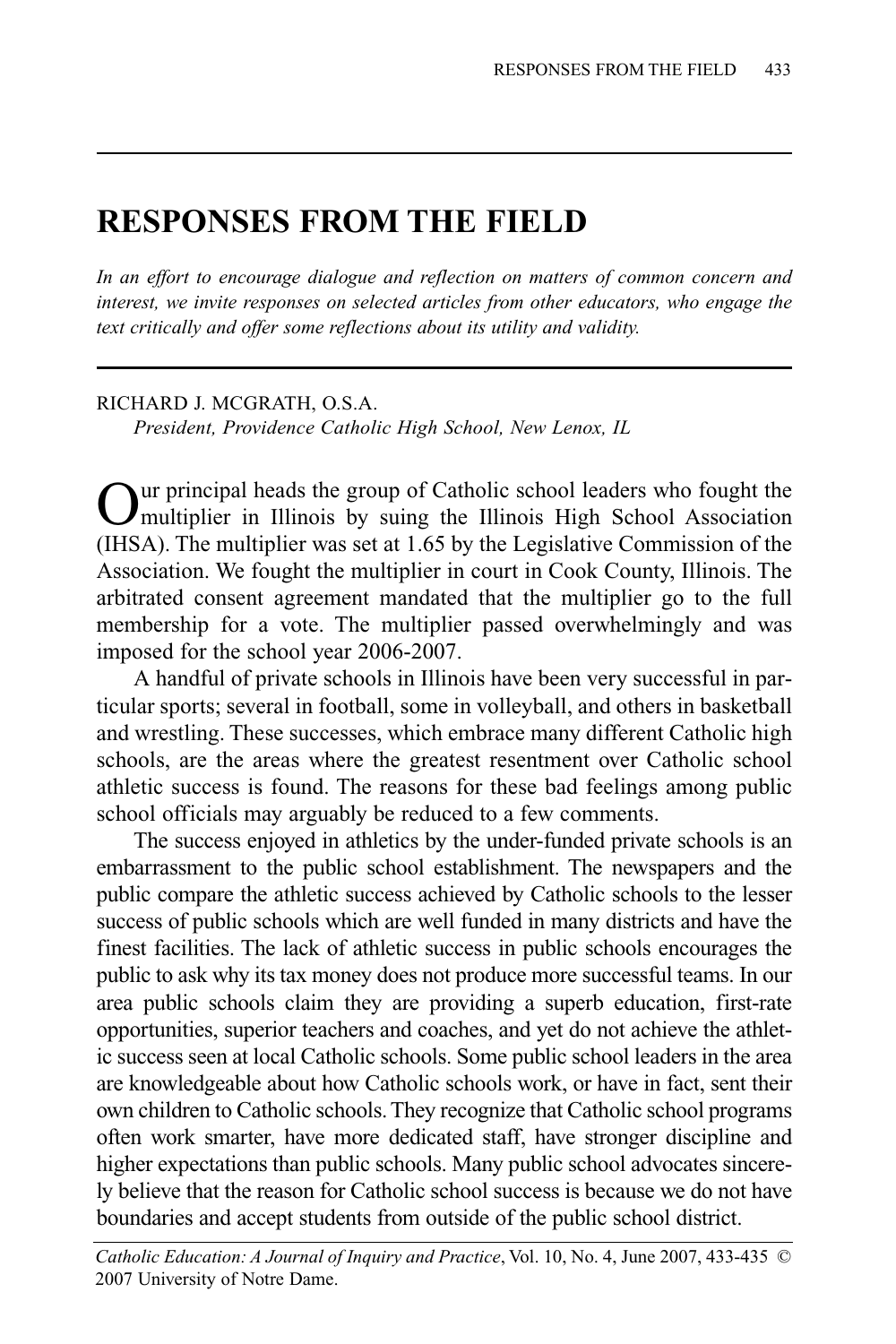A second erroneous perception on the part of some in public schools is their belief that all school children who live in their district are public school property. This unspoken but possessive point of view reflects itself in the attitude that Catholic schools are trespassers interloping in the domain of education, and have no business pulling students from the public school districts to attend a Catholic school. All are well aware that the amount of state aid paid to public schools is dependent on enrollment. Catholic school children who do not attend public schools in their home district are blamed for removing money from the public school district which would be theirs if there were no Catholic school.

Finally, there are those among public school educators and the press who seriously believe that our identity as religious schools is nonsense, and that we are merely private schools providing a safe environment, free from the need to accept special education or difficult and troubled children. They accuse us of providing unfair athletic support and athletic-based scholarships to create superior athletic teams. Our religious mission, tradition of faith, and practice of our faith through prayers, liturgies, retreats, and the teaching of values is, in the perception of some, only a smoke screen, an excuse for taking unfair advantage of the athletic system.

Our experience with the Illinois High School Association has been one of frustration and growing aggravation. It is not feasible for the private schools in Illinois to form a separate association for athletic competition or to conduct tournaments for state championships. We understand that state associations are voluntary organizations and are therefore able to create rules and regulations which may be voted upon by the membership. The excellent article by John James has informed us that many states, not just Illinois, have experimented with or implemented the multiplier. We are grateful for this useful research.

### NAN TULCHINSKY

*Director of Athletics, South Bend Community School Corporation, South Bend, IN*

If the effort undertaken in numerous states to apply a multiplier to private and parochial schools for the purpose of athletic competition arbitrary, capri-**T**s the effort undertaken in numerous states to apply a multiplier to private and cious, and, taken to the extreme, an effort to "segregate?" John T. James' article certainly presents a comprehensive and compelling argument to that end.

My personal view is that his perspective is somewhat narrow. I am a product of parochial education, kindergarten through undergraduate years.